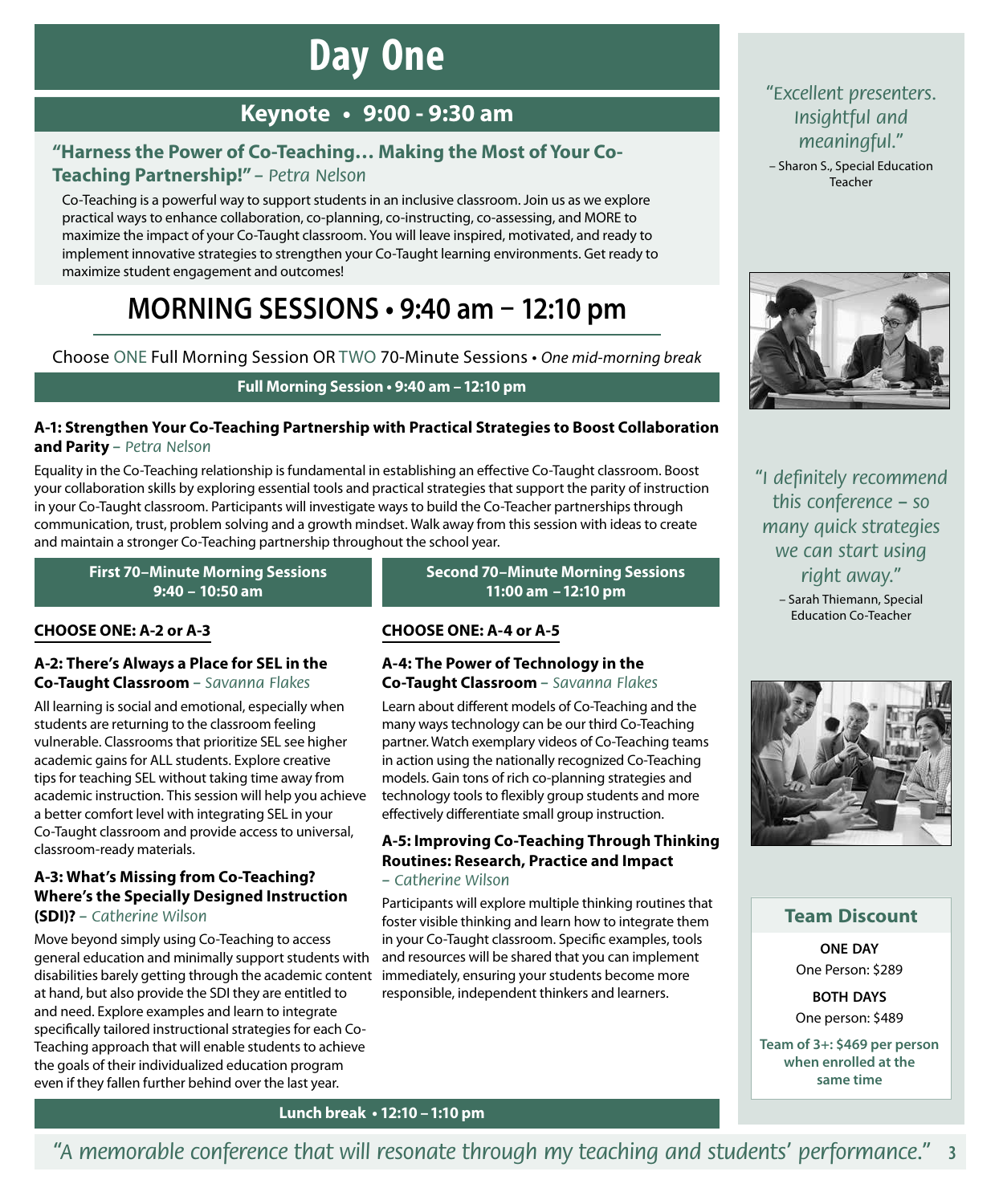### **Who is BER?**

The Bureau of Education & Research is North America's leading presenter of training for professional educators. Our goal is to provide high-quality PD programs, based on sound research, with an emphasis on practical strategies and techniques that can be immediately implemented.





## **Can't Attend? Online Professional Development Options: Related Online Courses**

Two related On Demand Video-Based Online Learning courses, *Co-Teaching in Inclusive Classrooms*: for Grades K-6 (*Small Group Strategies*  and *Whole Group Strategies*), and for Grades 6-12, (*Strategies to Increase Learning* and *Strategies that Maximize Instructional Impact*) are available for immediate registration. To enroll, visit www.ber.org/online

# **Day One**

# **AFTERNOON SESSIONS • 1:10 – 3:40 pm**

Choose ONE Full Afternoon Session OR TWO 70-Minute Sessions O*ne mid-afternoon break*

#### **Full Afternoon Session • 1:10 –3:40 pm**

### **B‑1: Help Your Students Catch Up by Developing Their Growth Mindsets in the Co-Taught Classroom** *– Catherine Wilson*

Explore practical strategies for developing the "growth mindset" of our students with special needs in a Co-Taught classroom. Learn what practices Co-Educators can use to accelerate learning and ensure students with special needs develop more confidence in themselves as learners and in their learning. Become familiar with strategies that will ignite student success without watering down content material or lowering standards.

### **First 70–Minute Afternoon Sessions 1:10–2:20 pm**

### **CHOOSE ONE: B‑2 or B‑3**

#### **B‑2: Universal Design for Learning Removes Barriers and Provides Access**  *– Savanna Flakes*

Identify the most effective, cutting edge, research based instructional strategies to greatly increase the achievement of ALL students in inclusive classrooms. This workshop will introduce Universal Design for Learning and the science of neurodiversity with implications for us as educators. You will gain practical strategies and numerous technology resources to engage students and increase learning for all students.

#### **B‑3: Level-Up Your Instructional Design Using the Six Co-Teaching Formats**  *– Petra Nelson*

Co-Teaching is much more than two teachers occupying the same space in a classroom. The one-teach one-support format is only a beginning for Co-Teachers, so let's explore ways to move beyond that. This interactive session will launch your thinking and current Co-Teaching practice by examining the formats and deciding which ones will yield higher outcomes for your students.

#### **Second 70–Minute Afternoon Sessions 2:30–3:40 pm**

### **CHOOSE ONE: B‑4 or B‑5**

#### **B‑4: When I Say "Assessment," You Say "Fun!"** *– Savanna Flakes*

Assessment doesn't have to be a bore! Learn a variety of fun assessment strategies to make students' thinking visible to support effective Co-Teaching practices. Gather tools and resources to assess student and class progress on learning objectives and adjust instruction and be better prepared to help students who have fallen behind catch up. Explore dozens of assessment strategies that move beyond just "paper and pencil."

### **B‑5: Go From "Sit and Get" to "Get and Go"**  *– Petra Nelson*

Energize your Co-Taught math class by integrating researched based math strategies that support all learners in your classroom. Math can be a difficult concept for many students to grasp; however, the power of two teachers can make math more interactive, engaging and fun for students K-12. Come to this session and walk away with new strategies you can use the next day!

### **DEA** Online Learning

BER offers educators a wide range of online courses that are affordable, fun, fast, and convenient. BER is now offering On Demand Video-Based courses. You may earn optional graduate-level credits for most courses. See the catalog of available courses at www.ber.org/online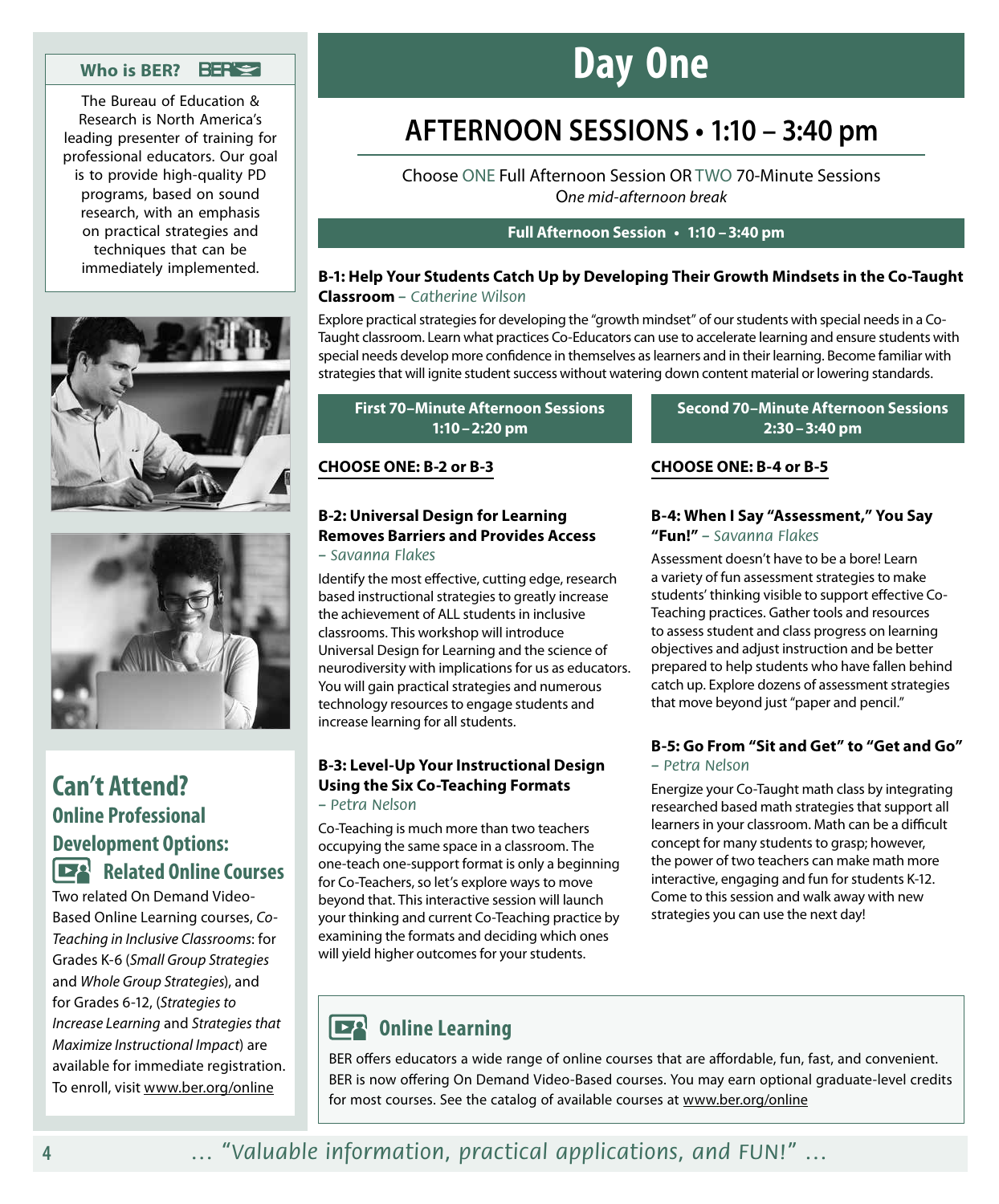# **Day Two**

# **MORNING SESSIONS • 9:00–11:40 am**

Choose ONE Full Morning Session OR TWO 75-Minute Sessions O*ne mid-morning break*

### **Full Morning Session • 9:00–11:40 am**

### **C‑1: We Can Never Have Too Much Specially Designed Instruction When Helping Students Catch Up!** *– Savanna Flakes*

What's special about special education! Experience practical strategies for incorporating specially designed instruction into your Co-Taught lessons without adding hours of extra planning time. Learn how you can ensure that the specially designed instruction is integrated into Co-Taught lessons so all students who have fallen behind can benefit. Acquire dozens of instantly usable strategies, innovative resources, and techniques to engage and maintain all students in active learning.

### **First 75–Minute Morning Sessions 9:00–10:15 am**

### **CHOOSE ONE: C‑2 or C‑3**

### **C‑2: Flexible Groupings of Students in the Co-Taught Classroom are Infinite**  *– Petra Nelson*

This session looks at the power of flexible groupings within the Co-Taught classroom. Explore the many ways students can be grouped according to the lesson and desired goal. You will discover how to create more cooperative learning lessons for students that will move them from working "just" in a group to collaborating as a unified group for improved outcomes.

### **C‑3: Critical Conversations in the Co-Taught Classroom: Saying What You Mean to Improve and Sustain Your Co-Teaching Relationship** *– Catherine Wilson*

Become re-energized by learning the essential skills needed to facilitate change and wellbeing in your Co-Taught relationships. Teachers that implement these skills see profound differences in the way they work together, in the outcomes they can expect from their students and in their feelings of connectedness to their profession.

### **Second 75–Minute Morning Sessions 10:25 –11:40 am**

#### **CHOOSE ONE: C‑4 or C‑5**

### **C‑4: Co-Planning is the "Meat and Potatoes" of Co-Teaching** *– Petra Nelson*

Commit to your Co-Teaching partnership by learning new ways to make the most of your co-planning time. This session will investigate creative ways to find time to coplan and maximize the time provided. Learn the conditions for establishing more effective co-planning and ways to strengthen your partnership through planning. Walk away with practical ideas for being more prepared to Co-Teach and ready to celebrate your success!

### **C‑5: Surefire Strategies for Reaching Struggling Readers and Writers in the Co-Taught Classroom** *– Catherine Wilson*

Improve student performance using authentic listening, speaking, writing, and reading skills to connect with students. Discover effective ways to do this in the Co-Taught classroom regardless of the grade level and subject matter. Gain tools and ideas for providing appropriate levels of support while engaging students who need to catch up in authentic reading and writing tasks.

### **Comprehensive Digital Resource Handbook**

You will receive an extensive digital resource handbook, specifically designed for this conference. Included in the handbook are resource materials for ALL conference sessions, even those you don't attend. These materials include:

- Timesaving tips and effective procedures for Co-Planning
- Fresh ideas to establish and nurture strong collaborative partnerships
- Teacher-friendly, easy-to-use strategies for differentiating instruction in Co-Taught classrooms



*"Loved each presenter. Loved their enthusiasm and knowledge of content."* – Monica Thomas, Special Education Teacher



**Lunch Break • 11:40 am – 12:40 pm**

### *… "Absolutely worthwhile and empowering." …*